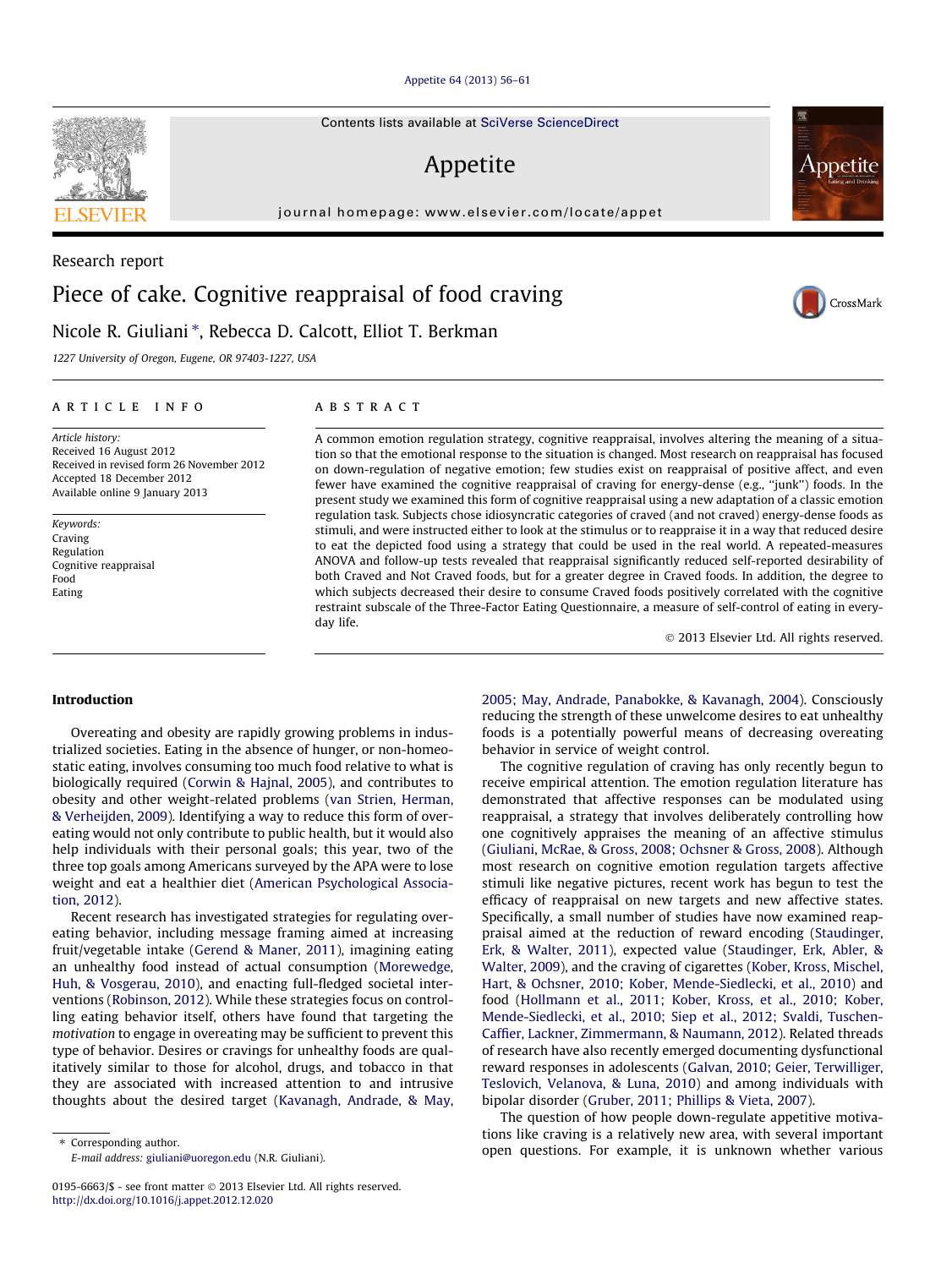reappraisal strategies are more or less efficacious because most studies in this area focus exclusively on one reappraisal strategy (e.g., imagining the long-term consequences of eating an unhealthy food or smoking a cigarette). Any given strategy may work well for some people but not others. Allowing participants to self-generate tailored reappraisal strategies may allow for greater ecological validity of results.

Another open question is whether reappraisal is effective for individually-tailored stimuli. Like the strategies for its cognitive regulation, craving is also idiosyncratic: what may be a highly desired food for one person may be a greatly disliked food for another. Previous work investigating regulation of food cues used the same set of food stimuli for all subjects. Indeed, as with regulation, asking participants to regulate their desire to consume energy-dense foods tailored to their tastes may allow for greater and more realistic cravings for those foods to emerge, which may be harder to reduce through cognitive regulation than the generic stimuli used in previous studies. As such, in the present study we applied a validated emotion and craving regulation paradigm (e.g., [Kober, Kross, et al., 2010; Ochsner & Gross,](#page--1-0) [2004](#page--1-0)) to this question by allowing participants to choose among seven categories of matched energy-dense foods and employ one of four cognitive reappraisal strategies to reduce their desire to consume the food. We hypothesized that cognitive reappraisal would significantly decrease self-reported desire, and be meaningfully related to validated measures of daily self-regulation of eating.

#### Methods

#### Participants

Eighty-two participants (28 male, age  $M = 19.76$ , SD = 3.51) completed a single-session study. All gave informed consent in accordance with the University of Oregon Institutional Review Board. Seven additional participants were excluded from analyses due to excessive missing data (>10%), failure to adhere to task instructions, or for food addiction as determined by the Yale Food Addiction Scale ([Gearhardt, Corbin, & Brownell, 2009](#page--1-0)).

#### Procedure

After providing informed consent, participants were trained on the task, then asked to choose (a) their most and least craved categories of energy-dense stimuli and (b) the regulation strategy they believed would be most effective for them during Regulate trials per the instructions below. Participants then practiced the task with the experimenter (N.G. or R.C.), as detailed in the strategy training section below. Following the completion of the task, the experimenter interviewed each participant to ensure that he or she had indeed used the selected regulation strategy on all Regulate trials. Participants who could not report which strategy they used, or reported using different strategies on different trials, were removed from analyses. Lastly, participants completed the individual difference measures detailed below, reported their level of hunger on a 1 ("very hungry") to 5 ("very full") Likert scale, and were thanked for their time.

#### Stimuli

To elicit craving responses, pictures of foods were collected from two sources: prior research that has used similar photographic cues [\(Burger, Cornier, Ingebrigtsen, & Johnson, 2011;](#page--1-0) [Kober, Kross, et al., 2010](#page--1-0)), and images downloaded from public online sources. In a separate pilot study, 61 participants (38 female) rated images of 642 energy-dense foods in 12 categories, as well as 25 low energy-density foods on 1 (''not at all'') to 5 (''very much'') Likert scale. None of the pictures included people, and the foods in all pictures were prepared and ready for consumption. The final stimulus set consisted of 20 pictures of low energy-density food ( $M = 2.48$ , SD = .27), and 40 pictures in each of the following categories of energy-dense food (Ms: 3.46–3.52, SDs: .17–.35): chocolate, cookies, donuts, fries, ice cream, pasta, and pizza. Importantly, images were chosen such that the means of the energy-dense food categories were not significantly different from each other (all paired-samples p-values > .05), and that the mean of each energy-dense food category was significantly greater than the mean of the low energy-density food stimuli  $(p$ -values < .001).

#### Task

Images of two types of palatable foods were included as stimuli: low energy density foods (''Neutral''), and energy-dense foods. All participants saw the same set of Neutral stimuli. For the energydense stimuli, participants chose the one category of food that they craved the most (''Craved'') and the one category of food they craved the least (''Not Craved'') from the categories listed above. Craving was defined as the desire and tendency to consume more of the target food, even when the individual is no longer hungry (i.e., overeating). Importantly, the stimuli in each category did not vary from participant to participant. For example, a participant who chose pizza as his Craved food and donuts as his Not Craved food would see the same stimuli as another participant who chose donuts as his Craved food and pizza as his Not Craved food. The energy-dense food trials were organized in a 2 (Stimulus: Craved vs. Not Craved)  $\times$  2 (Instruction: Look vs. Regulate) design. The stimuli assigned to each condition were counterbalanced across participants, so the pictures of pizza seen under the Look instruction for one participant would be the stimuli seen under the Regulate instruction for the next participant who chose pizza as a stimulus category (independent of whether it was designated Craved or Not Craved). Thus, the final event-related design included five trial types (the 2  $\times$  2 of energy-dense foods plus Look Neutral), with 20 trials seen under each condition.

The Look instruction directed participants to focus on the pictured food, imagine that it is actually in front of them, and think about consuming it. The Regulate instruction again directed participants to focus on the pictured food and imagine that it is in front of them, and additionally to think about it in a way that reduces their desire to eat the depicted food (Regulate). To help participants generate a reappraisal strategy, we suggested the following four strategies that were developed on a separate sample in pretesting: (1) imagine that you are currently very full, (2) focus on the negative consequences of eating that food (e.g., stomachache, weight gain), (3) remind yourself that you can save that food for later, and (4) imagine that something bad had happened to the pictured food (e.g., sneezed on). Participants were not required to use one of the suggested strategies, but were told that their reappraisal strategy should be applicable to the real world, and that they should choose one strategy before the task and use that same strategy on every trial. Importantly, the script used to train participants on the task instructed them to report their craving honestly at the end of each trial. To minimize the demand characteristics of the task regarding regulation success, we explicitly stated that ''we don't expect you to be able to do this on every picture, so please just let us know where you 'end up' when all is said and done.'' To minimize contamination of instruction across trials, we instructed participants to view each trial as a fresh event, and to do their best to only Look or only Regulate, as instructed by the cue.